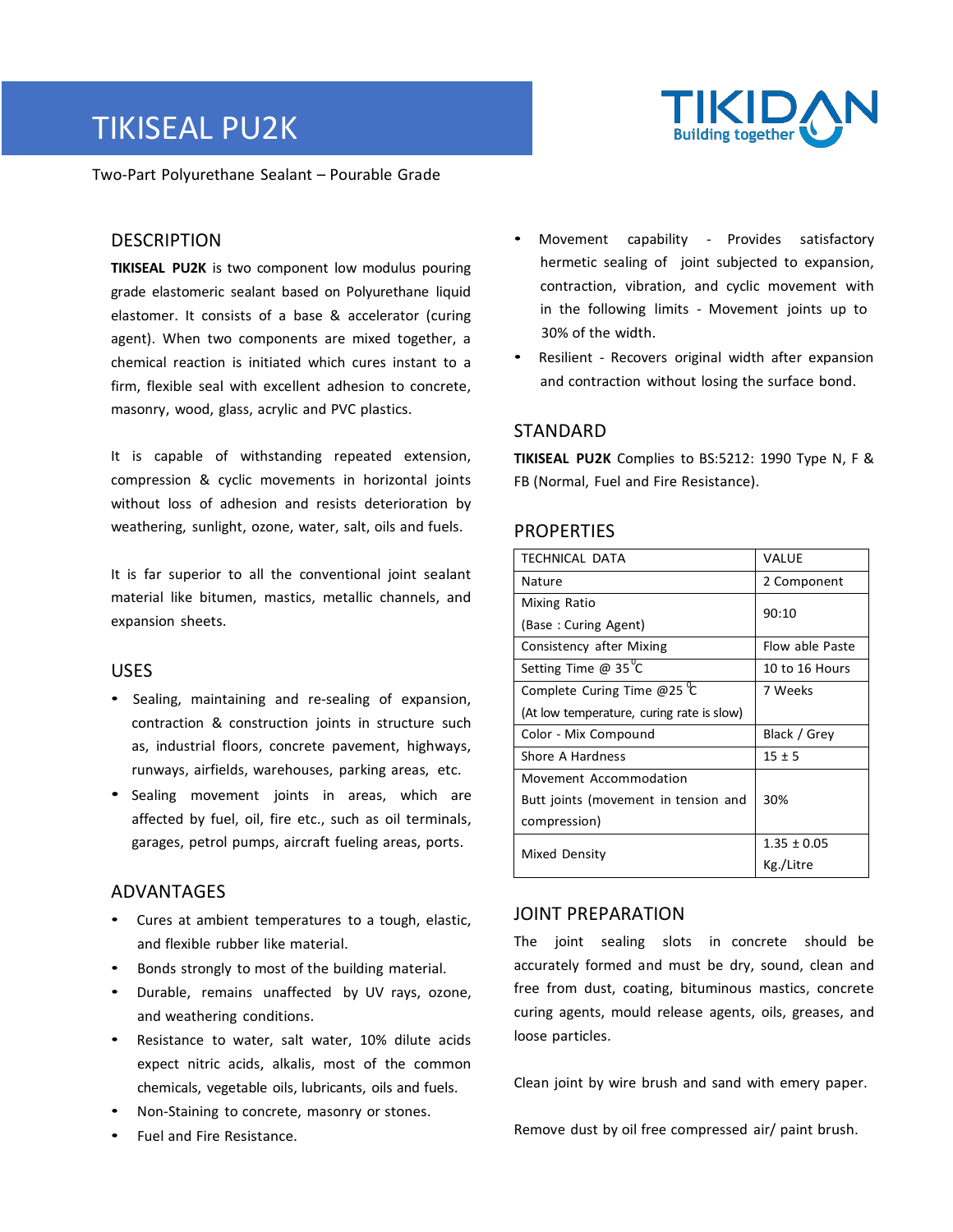

Wipe out oil and grease by solvent soaked cloth (such as xylene, toluene, or acetone.)

#### JOINT SIZE SUITABILITY

| Joint Width (mm) | Single application - Min.6, Max.25    |  |
|------------------|---------------------------------------|--|
|                  | Multiple Application - 50mm           |  |
| Joint Depth (mm) | Porous Substrate - Min.10, Max.25     |  |
|                  | Non-Porous Substrate - Min.6, Max. 25 |  |
| Width: Depth     | Butt Joint - 2:1                      |  |
|                  | Floor Joint - 1:1                     |  |

## APPLICATION INSTRUCTIONS

Avoid application below 10°C temperatures. Avoid application on damp or moist substrate.

#### MASKING TAPE

Apply self-adhesive masking tape, such as clothe tape, polyethylene tape, cellophane on both edges of the joint. It is used to improve the neatness of finished seal by protecting the face edges of the joint. It may be removed immediately after tooling of the sealant.

#### PRIMING

For porous or absorbent surfaces, application of two coats of **TIKI PRIME–PS** primer is recommended, the primer applied by brush on sides of joints surface at interval of 30 minutes. Allow primed surface to become touch-dry before application of **TIKISEAL PU2K**.

#### BACK-UP MATERIAL

A suitable back-up material, such as cross-linked PE foam, strip or rod should be inserted in to the joint to provide correct joint depth for **TIKISEAL PU2K.**

#### BOND BREAKER

If joint is not deep enough to accept back-up material or if inserted back-up material surface is contaminated with primer, a bond breaker tape (self-adhesive PE) should be inserted into base of the joint or above the back-up material to avoid adhesion to third surface.

#### MIXING

The base and accelerator compounds supplied are packed in pre-weighed quantity as per mixing ratio.

Mix the material of individual container. Transfer entire quantity of accelerator to the base compound tin and mix it thoroughly to a uniform grey colour.

Mixing can be done manually with spatula, palette knife or special flat stirrer attached to a low speed electric mixer.

#### POURING

After mixing the two components, the mix is suitable for pouring directly from the container into the joints. Pour the mixed material in to the joints. This pourable grade level itself to form a smooth and clean surface.

The finished level of the seal should be recessed below the trafficked surface.

#### FINISHING

It is desirable that a smooth surface is obtained. Tool the sealant by pressing puffy knife or flat tool against sealant surface, moving along the length of the joint.

Tooling breaks air bubbles and exposes any air pockets present. Tooling compresses the sealant, thus promoting adhesion to the joint sides.

After tooling the masking tape should be removed immediately. Soap solution can be used to smoothen the sealant surface.

## COVERAGE

TIKISEAL PU2K Sealant: The number of running meter work done in 1 kg. of **TIKISEAL PU2K** sealant, can be calculated by following formula: -

 $L = 725 / (W \times D)$